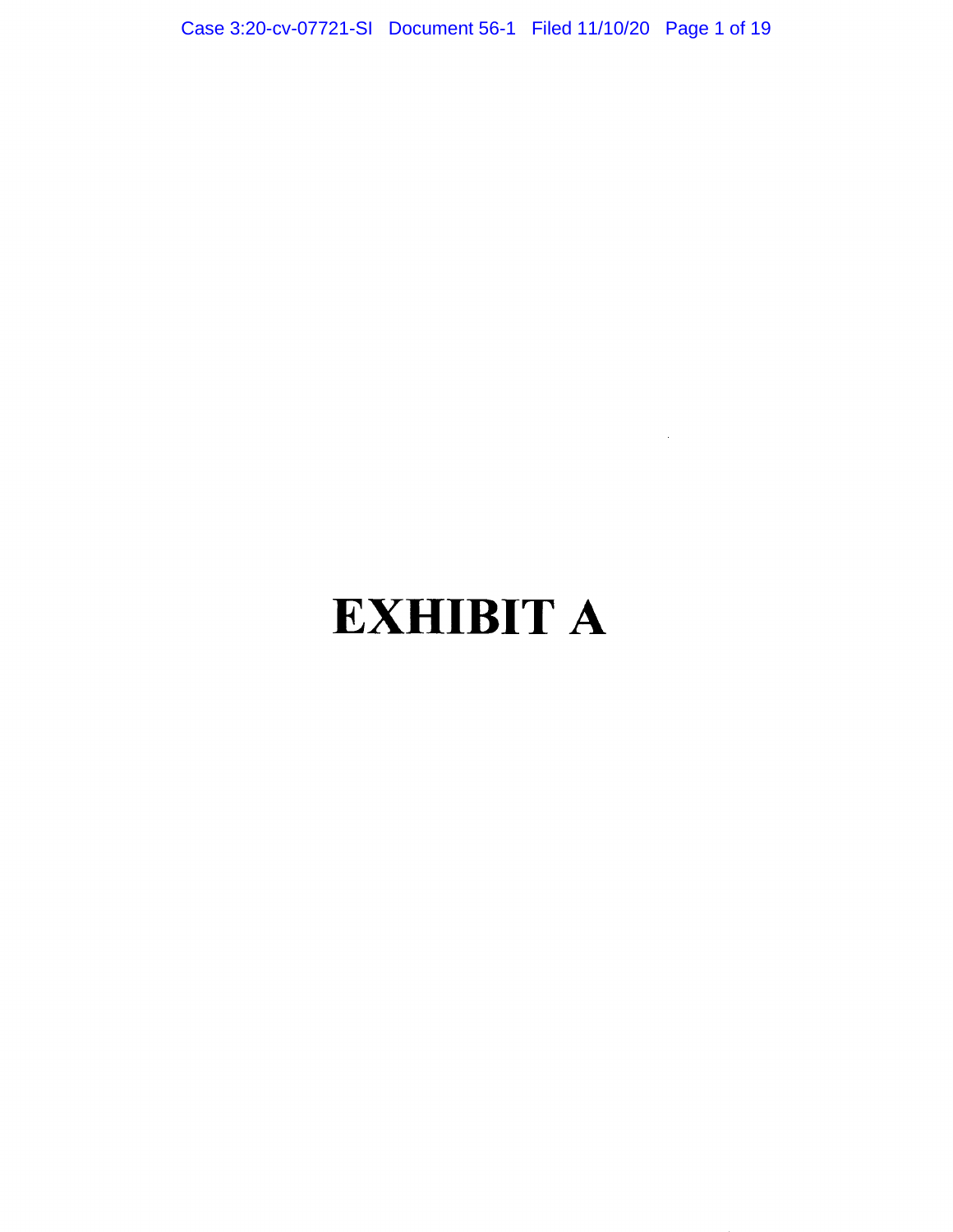|                                 | Case 3:20-cv-07721-SI Document 56-1 Filed 11/10/20 Page 2 of 19               |                                                                                                           |
|---------------------------------|-------------------------------------------------------------------------------|-----------------------------------------------------------------------------------------------------------|
|                                 |                                                                               |                                                                                                           |
| $\mathbf{1}$                    | Susan M. Krumplitsch (Cal. Bar # 241016)<br>DLA Piper LLP (US)                | Peter S. Marguiles ( <i>pro hac vice</i> pending)<br>Roger Williams University School of Law <sup>1</sup> |
| $\overline{2}$                  | 2000 University Avenue                                                        | 8 Henry Dr.                                                                                               |
| 3                               | East Palo Alto, California 94303<br>$T: (650) 833-2000$                       | Barrington, RI 02806<br>T: $(401)$ 254-4564                                                               |
| $\overline{4}$                  | $F: (650) 687-1230$                                                           | pmargulies@rwu.edu                                                                                        |
|                                 | susan.krumplitsch@us.dlapiper.com                                             |                                                                                                           |
| 5                               | Ellen Scordino ( <i>pro hac vice</i> pending)                                 | Shoba Sivaprasad Wadhia (pro hac vice<br>pending)                                                         |
| 6                               | DLA Piper LLP (US)                                                            | Penn State Law <sup>1</sup>                                                                               |
| 7                               | 33 Arch Street, 26th Floor<br>Boston, MA 02110-1447                           | Lewis Katz Building<br>University Park, PA 16802                                                          |
| 8                               | $T: (617)$ 406-6085                                                           | $T: (814) 865 - 3823$                                                                                     |
|                                 | $F: (617) 406-6195$                                                           | ssw11@psu.edu                                                                                             |
| 9                               | ellen.scordino@us.dlapiper.com                                                |                                                                                                           |
| 10                              | <b>Amicus Curiae Immigration Law Professors</b>                               |                                                                                                           |
| 11                              | Additional Attorneys listed in Signature                                      |                                                                                                           |
| 12                              |                                                                               | <b>UNITED STATES DISTRICT COURT</b>                                                                       |
|                                 | <b>NORTHERN DISTRICT OF CALIFORNIA</b>                                        |                                                                                                           |
| 13                              |                                                                               | <b>SAN FRANCISCO</b>                                                                                      |
| 14                              |                                                                               |                                                                                                           |
| 15                              | PANGEA LEGAL SERVICES, et al.,                                                | Case No. 3:20-cv-7721 SI                                                                                  |
| 16                              | Plaintiffs,                                                                   | Honorable Susan Illston                                                                                   |
| 17                              | VS.                                                                           | <b>BRIEF OF IMMIGRATION</b>                                                                               |
| 18                              | <b>U.S. DEPARTMENT OF HOMELAND</b>                                            | PROFESSORS AS AMICI CURIAE IN<br><b>SUPPORT OF PLAINTIFFS' MOTION</b>                                     |
| 19                              | SECURITY, et al.,,                                                            | FOR A TEMPORARY RESTRAINING<br><b>ORDER</b>                                                               |
| 20                              | Defendants.                                                                   |                                                                                                           |
| 21                              |                                                                               |                                                                                                           |
|                                 |                                                                               |                                                                                                           |
| 22                              |                                                                               |                                                                                                           |
| 23                              |                                                                               |                                                                                                           |
| 24                              |                                                                               |                                                                                                           |
| 25                              |                                                                               |                                                                                                           |
| 26                              |                                                                               |                                                                                                           |
| 27                              |                                                                               |                                                                                                           |
|                                 |                                                                               |                                                                                                           |
| 28                              | Filed in individual capacity. University affiliation for identification only. |                                                                                                           |
| DLA PIPER LLP (US)<br>PALO ALTO | WEST/292232485                                                                |                                                                                                           |
|                                 |                                                                               | AMICI CURIAE BRIEF ISO PLAINTIFFS' MOTION FOR A RESTRAINING ORDER<br>CASE NO. 3:20-CV-7721 SI             |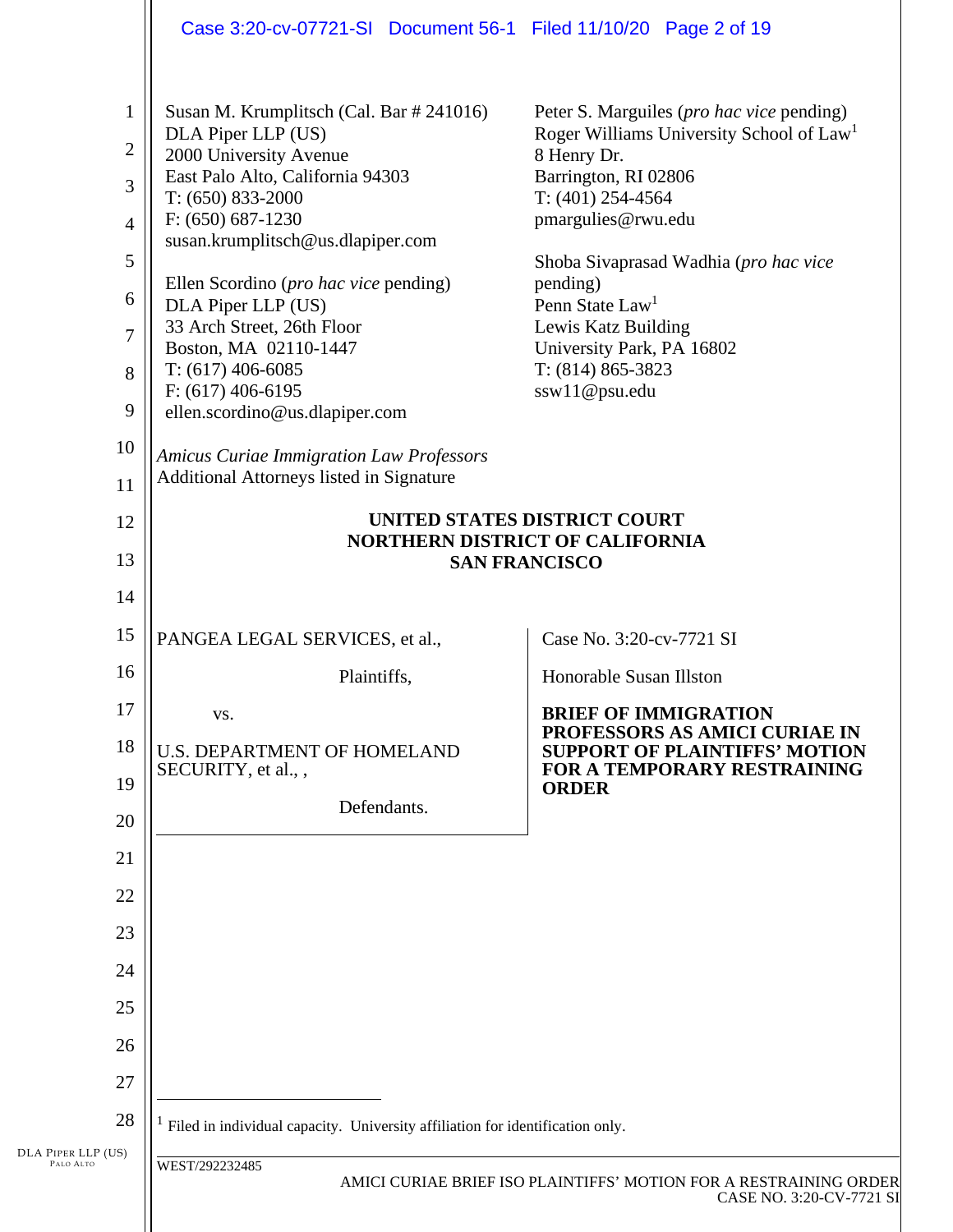| 1<br><b>TABLE OF CONTENTS</b><br>$\overline{2}$<br><b>Page</b><br>3<br>4<br>5<br>Taking Its Cue from International Law, Congress Carefully Crafted the Asylum<br>6<br>I.<br>Provision of 8 U.S.C. § 1158 to Only Authorize Limited Categorical Bars on<br>7<br>Congress relied on international law to establish the framework for refugee<br>8<br>A.<br>9<br>Congress, through § 1158, prescribed limited categorical bars to asylum4<br><b>B.</b><br>10<br>$C$ .<br>The Attorney General's authority to designate an offense as a "particularly<br>11<br>12<br>II.<br>The Rule Exceeds the Departments' Discretionary Authority for Denying Asylum6 |
|-------------------------------------------------------------------------------------------------------------------------------------------------------------------------------------------------------------------------------------------------------------------------------------------------------------------------------------------------------------------------------------------------------------------------------------------------------------------------------------------------------------------------------------------------------------------------------------------------------------------------------------------------------|
|                                                                                                                                                                                                                                                                                                                                                                                                                                                                                                                                                                                                                                                       |
|                                                                                                                                                                                                                                                                                                                                                                                                                                                                                                                                                                                                                                                       |
|                                                                                                                                                                                                                                                                                                                                                                                                                                                                                                                                                                                                                                                       |
|                                                                                                                                                                                                                                                                                                                                                                                                                                                                                                                                                                                                                                                       |
|                                                                                                                                                                                                                                                                                                                                                                                                                                                                                                                                                                                                                                                       |
|                                                                                                                                                                                                                                                                                                                                                                                                                                                                                                                                                                                                                                                       |
|                                                                                                                                                                                                                                                                                                                                                                                                                                                                                                                                                                                                                                                       |
|                                                                                                                                                                                                                                                                                                                                                                                                                                                                                                                                                                                                                                                       |
|                                                                                                                                                                                                                                                                                                                                                                                                                                                                                                                                                                                                                                                       |
|                                                                                                                                                                                                                                                                                                                                                                                                                                                                                                                                                                                                                                                       |
| 13<br>The Rule creates sweeping bars that go beyond the scope of the limited<br>A.                                                                                                                                                                                                                                                                                                                                                                                                                                                                                                                                                                    |
| 14<br><b>B.</b>                                                                                                                                                                                                                                                                                                                                                                                                                                                                                                                                                                                                                                       |
| 15<br>C.<br>Without substantial justification, the Departments' Rule radically departs<br>16                                                                                                                                                                                                                                                                                                                                                                                                                                                                                                                                                          |
| III.<br>17<br>Each of the Department's Categorical Exclusions are Inconsistent with 8 U.S.C.                                                                                                                                                                                                                                                                                                                                                                                                                                                                                                                                                          |
| 18<br>The inclusion of immigration offenses falls well outside the limited scope of<br>A.<br>19                                                                                                                                                                                                                                                                                                                                                                                                                                                                                                                                                       |
| 20<br><b>B.</b><br>The categorical inclusion of "any felony" exceeds the parameters set by                                                                                                                                                                                                                                                                                                                                                                                                                                                                                                                                                            |
| 21<br>$C$ .<br>The inclusion of new misdemeanors and DUI offenses contravenes the<br>22                                                                                                                                                                                                                                                                                                                                                                                                                                                                                                                                                               |
| 23<br>D.<br>The inclusion of family related offenses falls well outside the limited                                                                                                                                                                                                                                                                                                                                                                                                                                                                                                                                                                   |
| 24<br>The inclusion of suspected gang offenses exceeds the scope of the limited<br>Ε.<br>25                                                                                                                                                                                                                                                                                                                                                                                                                                                                                                                                                           |
| The Rule's Shifting of the Burden of Proof to the Asylum Applicant Is Inconsistent<br>26<br>IV.                                                                                                                                                                                                                                                                                                                                                                                                                                                                                                                                                       |
| 27<br>V.<br>28                                                                                                                                                                                                                                                                                                                                                                                                                                                                                                                                                                                                                                        |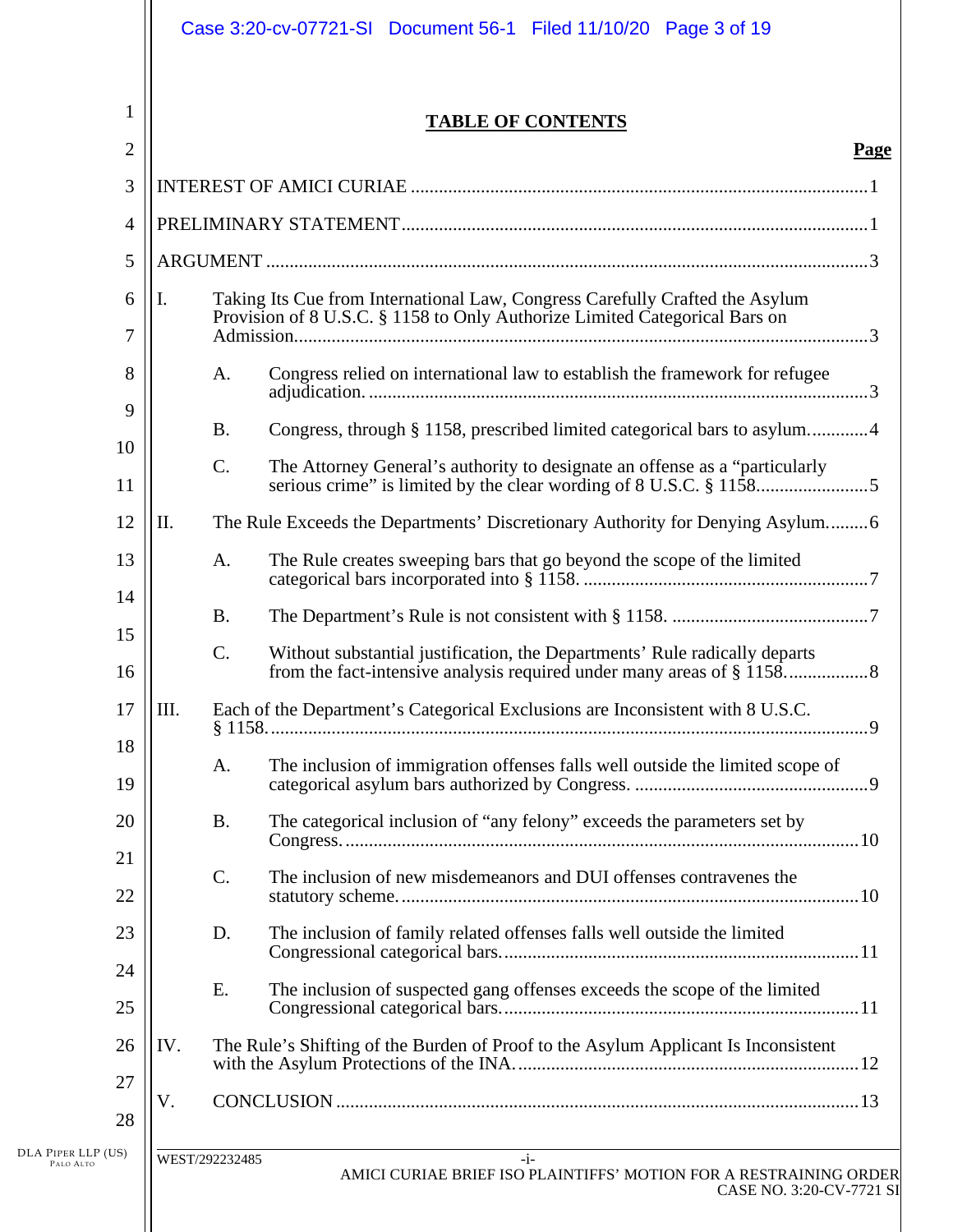|                                 | Case 3:20-cv-07721-SI Document 56-1 Filed 11/10/20 Page 4 of 19                                                           |
|---------------------------------|---------------------------------------------------------------------------------------------------------------------------|
| 1<br>$\overline{2}$             | <b>TABLE OF AUTHORITIES</b>                                                                                               |
| 3                               | Page(s)                                                                                                                   |
| 4                               | <b>Cases</b>                                                                                                              |
| 5                               | Alim v. Gonzales,                                                                                                         |
| 6                               | Barapind v. Reno,                                                                                                         |
| 7                               | California v. Dep't of the Interior,                                                                                      |
| 8                               |                                                                                                                           |
| 9<br>10                         | E. Bay Sanctuary Covenant v. Barr,                                                                                        |
| 11                              | E. Bay Sanctuary Covenant v. Trump,                                                                                       |
| 12                              | Matter of Frentescu,                                                                                                      |
| 13                              |                                                                                                                           |
| 14                              | INS v. Cardoza-Fonseca,                                                                                                   |
| 15                              |                                                                                                                           |
| 16                              | In re $L-S$ -,                                                                                                            |
| 17<br>18                        | Marx v. General Revenue Corp.,                                                                                            |
| 19                              | McMullen v. INS,                                                                                                          |
| 20                              |                                                                                                                           |
| 21                              | Matter of N-A-M-,                                                                                                         |
| 22                              | R-S-C- v. Sessions,                                                                                                       |
| 23                              |                                                                                                                           |
| 24                              | Ramirez-Castro v. INS,                                                                                                    |
| 25                              |                                                                                                                           |
| 26                              | Walters v. Metro. Educ. Enters., Inc.,                                                                                    |
| 27                              |                                                                                                                           |
| 28                              |                                                                                                                           |
| DLA PIPER LLP (US)<br>PALO ALTO | WEST/292232485<br>$-ii-$<br>AMICI CURIAE BRIEF ISO PLAINTIFFS' MOTION FOR A RESTRAINING ORDER<br>CASE NO. 3:20-CV-7721 SI |
|                                 |                                                                                                                           |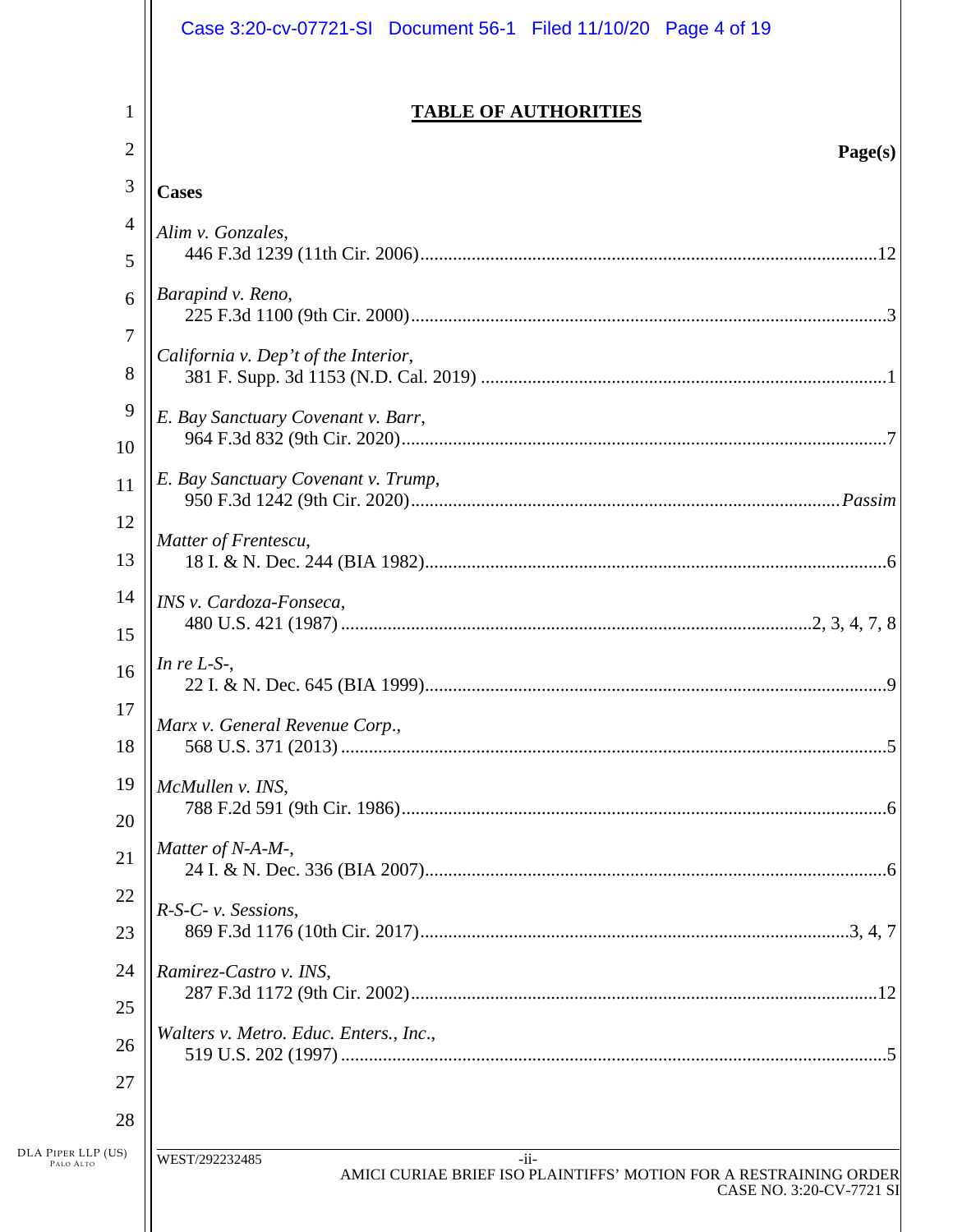# Case 3:20-cv-07721-SI Document 56-1 Filed 11/10/20 Page 5 of 19

| 1                                                     | <b>Statutes</b>                                                                                                            |  |
|-------------------------------------------------------|----------------------------------------------------------------------------------------------------------------------------|--|
| $\overline{2}$                                        |                                                                                                                            |  |
| 3                                                     |                                                                                                                            |  |
| 4                                                     |                                                                                                                            |  |
| 5                                                     |                                                                                                                            |  |
| 6                                                     |                                                                                                                            |  |
| 7                                                     |                                                                                                                            |  |
| 8                                                     |                                                                                                                            |  |
| 9                                                     |                                                                                                                            |  |
| 10                                                    |                                                                                                                            |  |
| 11                                                    |                                                                                                                            |  |
| 12                                                    |                                                                                                                            |  |
| 13                                                    |                                                                                                                            |  |
| 14                                                    |                                                                                                                            |  |
| 15                                                    |                                                                                                                            |  |
| 16                                                    |                                                                                                                            |  |
| 17                                                    |                                                                                                                            |  |
| 18                                                    |                                                                                                                            |  |
| 19                                                    | <b>Other Authorities</b>                                                                                                   |  |
| 20                                                    |                                                                                                                            |  |
| 21                                                    | Procedures for Asylum and Bars to Asylum Eligibility,                                                                      |  |
| 22                                                    |                                                                                                                            |  |
| 23                                                    | Procedures for Asylum and Bars to Asylum Eligibility,                                                                      |  |
| 24                                                    |                                                                                                                            |  |
| 25                                                    |                                                                                                                            |  |
| 26                                                    |                                                                                                                            |  |
| 27                                                    |                                                                                                                            |  |
| 28                                                    |                                                                                                                            |  |
| $\rm{DLA}$ PIPER $\rm{LLP}$ (US) $\rm{_{PALO\;ALTO}}$ | WEST/292232485<br>$-iii-$<br>AMICI CURIAE BRIEF ISO PLAINTIFFS' MOTION FOR A RESTRAINING ORDER<br>CASE NO. 3:20-CV-7721 S. |  |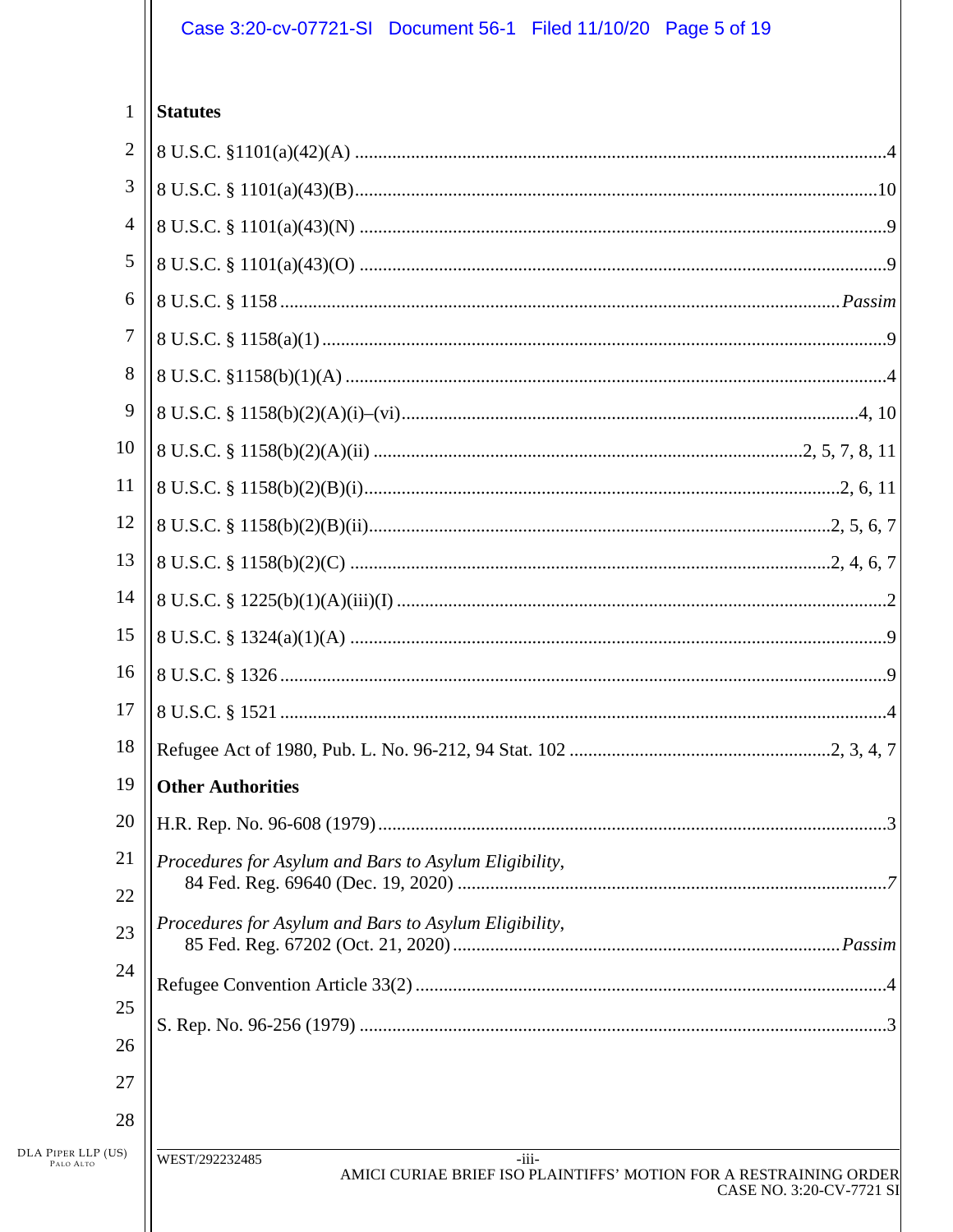2

1

# **INTEREST OF AMICI CURIAE**<sup>2</sup>

3 4 5 6 Amici Curiae are Professors David Baluarte, Lenni B. Benson, Jennifer M. Chacón, Marisa S. Cianciarulo, Michael J. Churgin, Gabriel J. Chin, Ingrid Eagly, Stella Burch Elias, Kate Evans, Maryellen Fullerton, Denise L. Gilman, Lindsay M. Harris, Margaret Hu, Elizabeth Keyes, Peter Margulies, M. Isabel Medina, Jennifer Moore, Michael A. Olivas, Maureen A. Sweeney, Shoba Sivaprasad Wadhia, Michael J. Wishnie, and Stephen Yale-Loehr.

7 8 9 10 11 12 13 14 15 Amici Curiae are immigration law scholars who teach at institutions of higher education. They have produced extensive scholarship concerning immigration law, including its intersections with criminal and constitutional law and statutory interpretation. Many Amici Curiae have also represented noncitizens with criminal convictions in their immigration proceedings and, therefore, have experience concerning the practical application of immigration law. Amici Curiae submit this brief to explain why the Department of Justice and the Department of Homeland Security (collectively, the "Departments") recently published *Procedures for Asylum and Bars to Asylum Eligibility*, 85 Fed. Reg. 67202 (Oct. 21, 2020) (the "Rule") conflicts with the clear statutory language of the asylum provision of 8 U.S.C. § 1158.

16

# **PRELIMINARY STATEMENT**

17 18 19 20 21 Congress took great care in structuring our nation's asylum system. Drawing from principles contained in our nation's treaties, Congress crafted the asylum provision of 8 U.S.C. § 1158 to favor the protection of asylum seekers subject to limited categorical bars on admission. The Departments purport that the legal basis for the Rule can be found in the Attorney General's power to "establish additional limitations and conditions [on asylum], *consistent with* [the asylum provision]."

- 22
- 23
- 24

25 26 27 28 <sup>2</sup> Amici Curiae request that this court exercise its broad discretionary power to consider this brief. *California v. Dep't of the Interior*, 381 F. Supp. 3d 1153, 1164 (N.D. Cal. 2019) ("As this Court has previously recognized, whether to allow Amici to file a brief is solely within the Court's discretion, and generally courts have exercised great liberality in permitting amicus briefs.") (internal quotations omitted). No party or party's counsel authored this brief in whole or in part; no party or party's counsel contributed money to fund the preparation or submission of this brief; and no other person except Amici Curiae, their members, or their counsel contributed money intended to fund the preparation or submission of this brief.

DLA PIPER LLP (US) PALO ALTO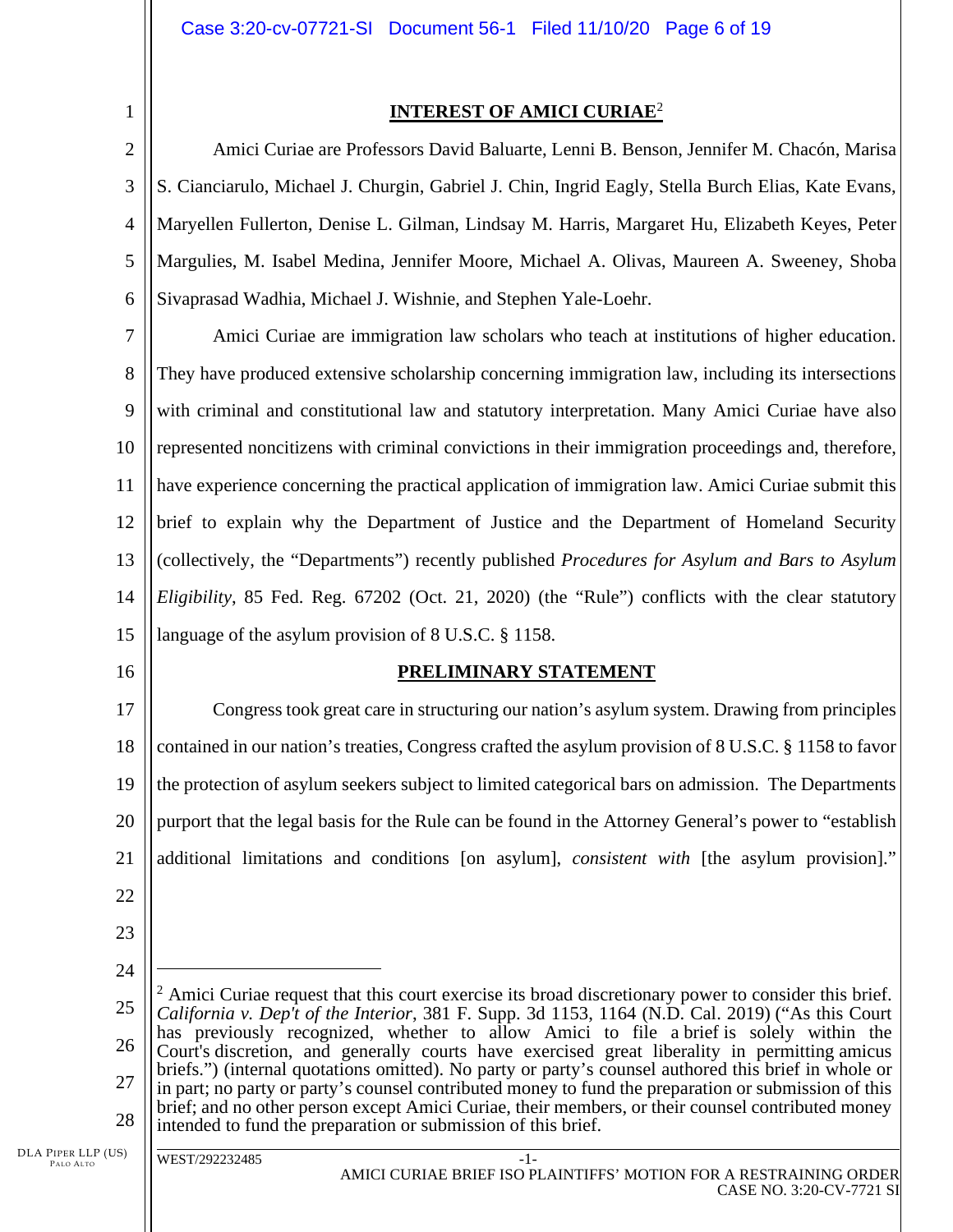1  $\mathcal{L}$ § 1158(b)(2)(C) (emphasis added). But the Rule conflicts with the provision's carefully crafted constraints.

3 4 5 6 7 8 9 10 11 The detailed framework of asylum protections and bars on eligibility at § 1158's emerged from the Refugee Act of 1980, Pub. L. No. 96-212, 94 Stat. 102. In enacting that landmark legislation, Congress relied on the 1951 Convention Relating to the Status of Refugees (the "Refugee Convention") and the 1967 U.N. Protocol Relating to the Status of Refugees (the "Refugee Protocol"). *INS v. Cardoza-Fonseca*, 480 U.S. 421, 436–37 (1987) (noting that the Refugee Act of 1980 brought U.S. law into conformance with the Refugee Protocol). For example, Article 33(2) of the Refugee Convention permits a state to bar a refugee "who, having been convicted by a final judgment of a particularly serious crime, constitutes a danger to the community of that country." Congress imported this language into the asylum provision.  $\S 1158(b)(2)(A)(ii)$ .

12 13 14 15 16 17 18 19 While Congress modified the scope of the "particularly serious crime" bar, it has long been cabined. Current § 1158 deems certain crimes—"aggravated felonies" under immigration law—to be *per se* particularly serious, § 1158(b)(2)(B)(i), and empowers the Attorney General to designate other crimes as such by regulation, § 1158(b)(2)(B)(ii). However, many offenses are *not*  "aggravated felonies." Moreover, Congress did not grant the Attorney General "sole ... unreviewable discretion" to designate other offenses as particularly serious, although Congress knew how to do so. *See* 8 U.S.C. § 1225(b)(1)(A)(iii)(I) (granting the Attorney General discretion to classify certain noncitizens as subject to "expedited" removal).

20 21 22 23 24 25 26 Congress's conspicuous failure to grant the Attorney General such sweeping power with respect to particularly serious crimes confirms that such designation must be tailored to the plain language of the "particularly serious crime" bar. That bar does not include *all* crimes, or even all "serious" crimes. Instead, it appends the adverb, "particularly," suggesting that the nature or impact of the crime must be distinctive to justify its inclusion. The Rule's indiscriminate expansion of categorical bars improperly circumvents Congress's tailoring and undermines § 1158's protections for asylum applicants.

27 28 On October 21, 2020, the Departments published the Rule which designates seven new categories of offenses and conduct as categorical bars under § 1158. The Rule includes immigration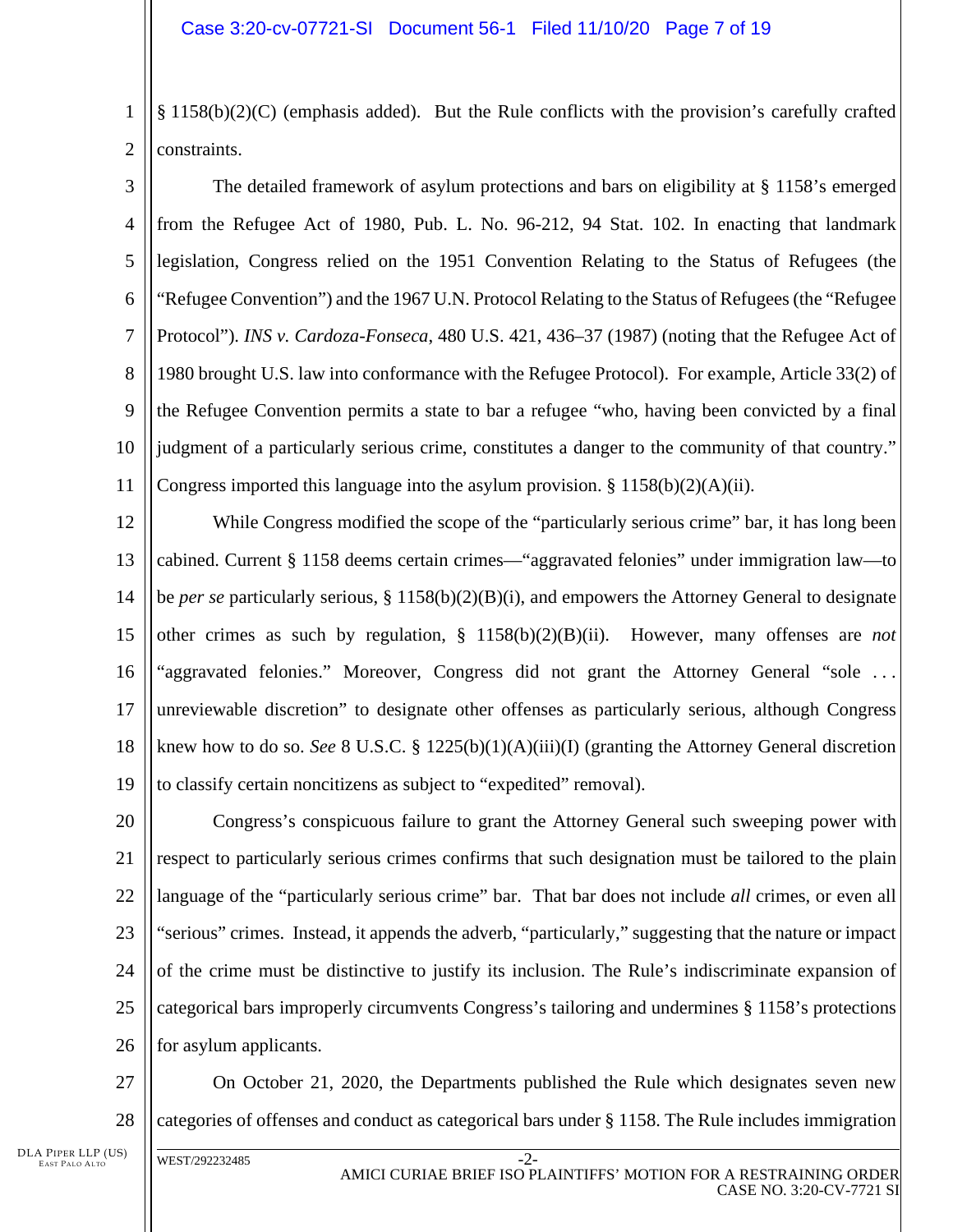1  $\mathcal{D}_{\mathcal{L}}$ 3 4 5 6 7 8 9 10 11 12 13 14 15 16 17 18 19 20 21 22 23 24 25 26 27 28 offenses, nonviolent and non-aggravating felonies, misdemeanors and DUI offenses, family related offenses even if not supported by a final conviction, and suspected gang offenses. Moreover, without substantial justification, the Rule radically departs from the fact-intensive analysis required under many areas of § 1158 and improperly shifts the burden of proof to the asylum applicant—in direct conflict with the asylum protections of the Immigration and Nationality Act ("INA"). Given the Rule's incompatibility with § 1158, this Court should grant the Plaintiffs' Motion. **ARGUMENT I. Taking Its Cue from International Law, Congress Carefully Crafted the Asylum Provision of 8 U.S.C. § 1158 to Only Authorize Limited Categorical Bars on Admission. A. Congress relied on international law to establish the framework for refugee adjudication.**  When interpreting the asylum provisions of  $\S 1158$ , it is critical to recognize that the INA's framework is firmly rooted in international law. Congress's reliance on international law as a guide imposes limits on the "particularly serious crime" bar to asylum. The new rule exceeds those limits. In passing the Refugee Act of 1980, Pub. L. No. 96-212, 94 Stat. 102, Congress founded the U.S. asylum system on the United Nation's Refugee Convention and Refugee Protocol. Congress thereby intended to "bring United States refugee law into conformity with the" Refugee Protocol and "incorporate[] the substantive provisions" of the Refugee Convention into the country's asylum system. *Barapind v. Reno*, 225 F.3d 1100, 1106 (9th Cir. 2000); *see also* H.R. Rep. No. 96-608, at 18 (1979) (recognizing Congress's intent to codify international law "so that U.S. statutory law clearly reflects our legal obligations under international agreements."); H.R. Rep. No. 96-608, at 17 (1979) (noting that proposed asylum and withholding provisions were designed to "conform[] United States statutory law to our obligations under Article 33" of the Refugee Convention); S. Rep. No. 96-256, at 4 (1979) (same); *R-S-C- v. Sessions*, 869 F.3d 1176, 1178 (10th Cir. 2017) ("Congress imbued these international commitments with the force of law when it enacted the Refugee Act . . ."); *INS v. Cardoza-Fonseca*, 480 U.S. 421, 436–37 (1987) (explaining that Congress enacted the Refugee Act of 1980 "to bring United States refugee law into conformance with the [Refugee Protocol]").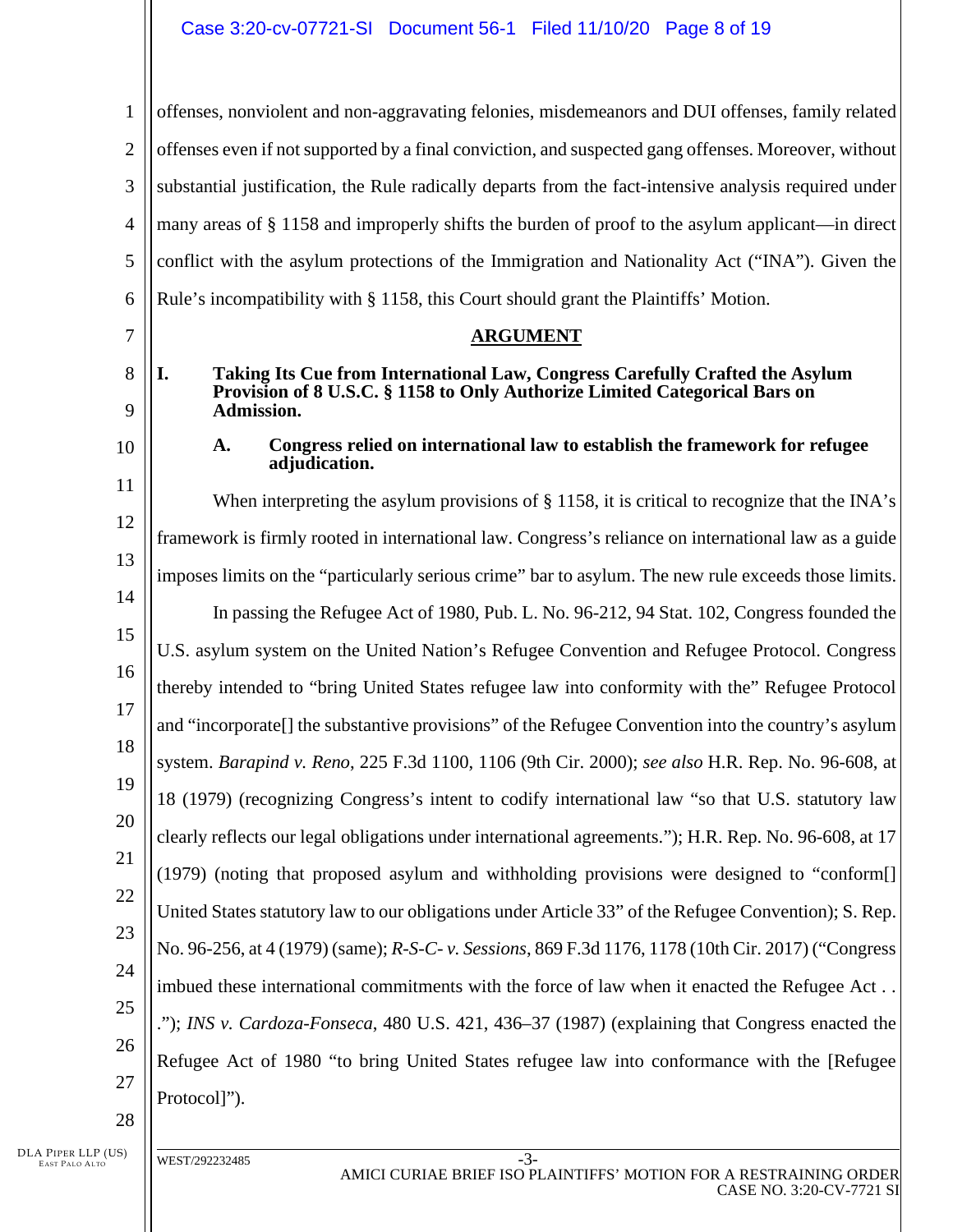#### Case 3:20-cv-07721-SI Document 56-1 Filed 11/10/20 Page 9 of 19

 $\mathcal{L}$ 3 4 5 6 7 8 Given Congress's clear intent to "imbue[] these international commitments with the force of law," *R-S-C-*, 869 F.3d at 1178, a proper interpretation of § 1158 requires that statute to be read consistently with the protective purposes of the Refugee Protocol and Refugee Convention. *See INS v. Cardoza-Fonseca*, 480 U.S. 421, 437 (1987) (relying on the Refugee Protocol to interpret INA's definition of "refugee" given that Congress adopted a "virtually identical" definition to the one used in the Refugee Protocol and where the Congressional record contained "many statements indicating Congress's intent that the new statutory definition of 'refugee' be interpreted in conformance with the Protocol's definition").

9

#### **B. Congress, through § 1158, prescribed limited categorical bars to asylum.**

10 11 12 13 14 15 16 17 18 19 20 21 22 23 24 In passing the Refugee Act, Congress amended the INA to create a formal process that a person could apply for asylum in the United States. Pub. L. No. 96-212, 94 Stat. 102, at § 101(a) (codified at 8 U.S.C. § 1521 Note). Today, the INA allows an individual to apply for asylum in the United States "because of persecution or a well-founded fear of persecution" on a protected ground. 8 U.S.C. §§ 1101(a)(42)(A), 1158(b)(1)(A). The INA further created certain limited bars to asylum seekers: a person cannot obtain asylum in United States if they: (i) participated in the persecution of others; (ii) have "been convicted by a final judgment of a particularly serious crime," such that they "constitut[ed] a danger to the community of the United States"; (iii) committed a "serious nonpolitical crime outside the United States"; (iv) are "a danger to the security of the United States"; (v) engaged in terrorist activity or been part of a terrorist group; or (vi) "firmly resettled in another country." *See id.* § 1158(b)(2)(A)(i)–(vi). Congress based the exclusions found in § 1158 on Article 33(2) of the Refugee Convention, which bars "a refugee whom there are reasonable grounds for regarding as a danger to the security of the country" or "who, having been convicted by a final judgment of a particularly serious crime, constitutes a danger to the community of that country" from seeking asylum.

25 26 27 28 The new Rule centers on the Attorney General's power to "establish additional limitations and conditions [on asylum], *consistent with this section* [the asylum provision]." 8 U.S.C. § 1158(b)(2)(C) (emphasis added). Interpreting this authority to impose "additional terms and conditions" on asylum requires giving the other terms of § 1158 some effect, including their

DLA PIPER LLP (US) EAST PALO ALTO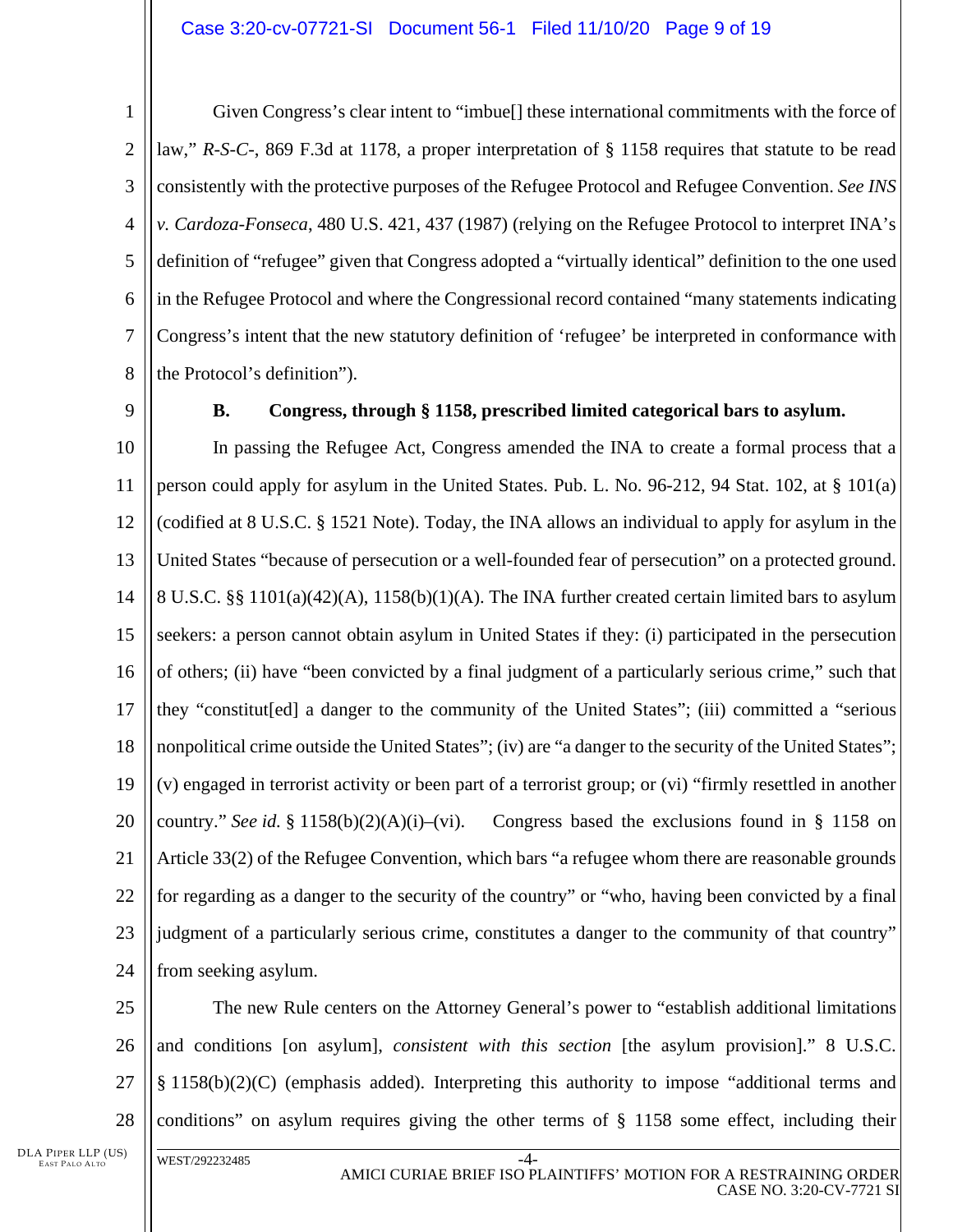#### Case 3:20-cv-07721-SI Document 56-1 Filed 11/10/20 Page 10 of 19

1  $\mathcal{L}$ 3 4 5 restraints on executive branch discretion. *See Marx v. General Revenue Corp*., 568 U.S. 371, 386 (2013) ("[T]he canon against surplusage is strongest when an interpretation would render superfluous another part of the same statutory scheme."); *Walters v. Metro. Educ. Enters., Inc*., 519 U.S. 202, 209 (1997) ("Statutes must be interpreted, if possible, to give each word some operative effect.").

6 7 8 9 10 11 12 13 14 15 16 17 18 19 20 While the Rule disclaims reliance on the Attorney General's statutory authority to designate certain crimes as "particularly serious," 8 U.S.C. § 1158(b)(2)(B)(ii), its expansion of categorical bars to asylum requires review in light of the plain constraints on the particularly serious crime bar. In examining the phrase "particularly serious crime," a court should first look to the plain language of the statutory provision. The bar flags only those crimes that are "*particularly* serious." The adverb "particularly" connotes crimes that are distinctive in some articulable fashion. In addition, § 1158(b)(2)(A)(ii) bars an asylum applicant if he or she, "having been convicted by a final judgment of a particularly serious crime, *constitutes a danger to the community of the United States*." (emphasis added). The primary goal of the "particularly serious crime" exclusion, therefore, is protecting "the safety of those already in the United States." *E. Bay Sanctuary Covenant v. Trump*, 950 F.3d 1242, 1275 (9th Cir. 2020) ("*EBSC II*"). Congress further limited the "particularly serious crimes" exclusion by requiring that the crime resulted in a "convict[ion] by a final judgment." 8 U.S.C. § 1158(b)(2)(A)(ii). By requiring a final judgement, Congress ensured that an applicant would not be denied asylum by mere allegations, suspected criminal activity, or unresolved prosecutions. *Id*.

21

#### **C. The Attorney General's authority to designate an offense as a "particularly serious crime" is limited by the clear wording of 8 U.S.C. § 1158.**

22 23 24 25 26 27 28 While Congress has authorized the Attorney General to designate certain offenses as "particularly serious crimes," this authority is not boundless. 8 U.S.C. § 1158(b)(2)(B)(ii). To the contrary, the Attorney General's authority is cabined by both the language of the "particularly serious crime" bar and the overall statutory plan for protecting refugees. Under the approach that prevailed prior to the Rule, apart from aggravated felonies, the assessment of whether a crime was a "particularly serious crime" required an intensive fact-based assessment considering both mitigating and extenuating circumstances.

DLA PIPER LLP (US) EAST PALO ALTO

WEST/292232485 -5-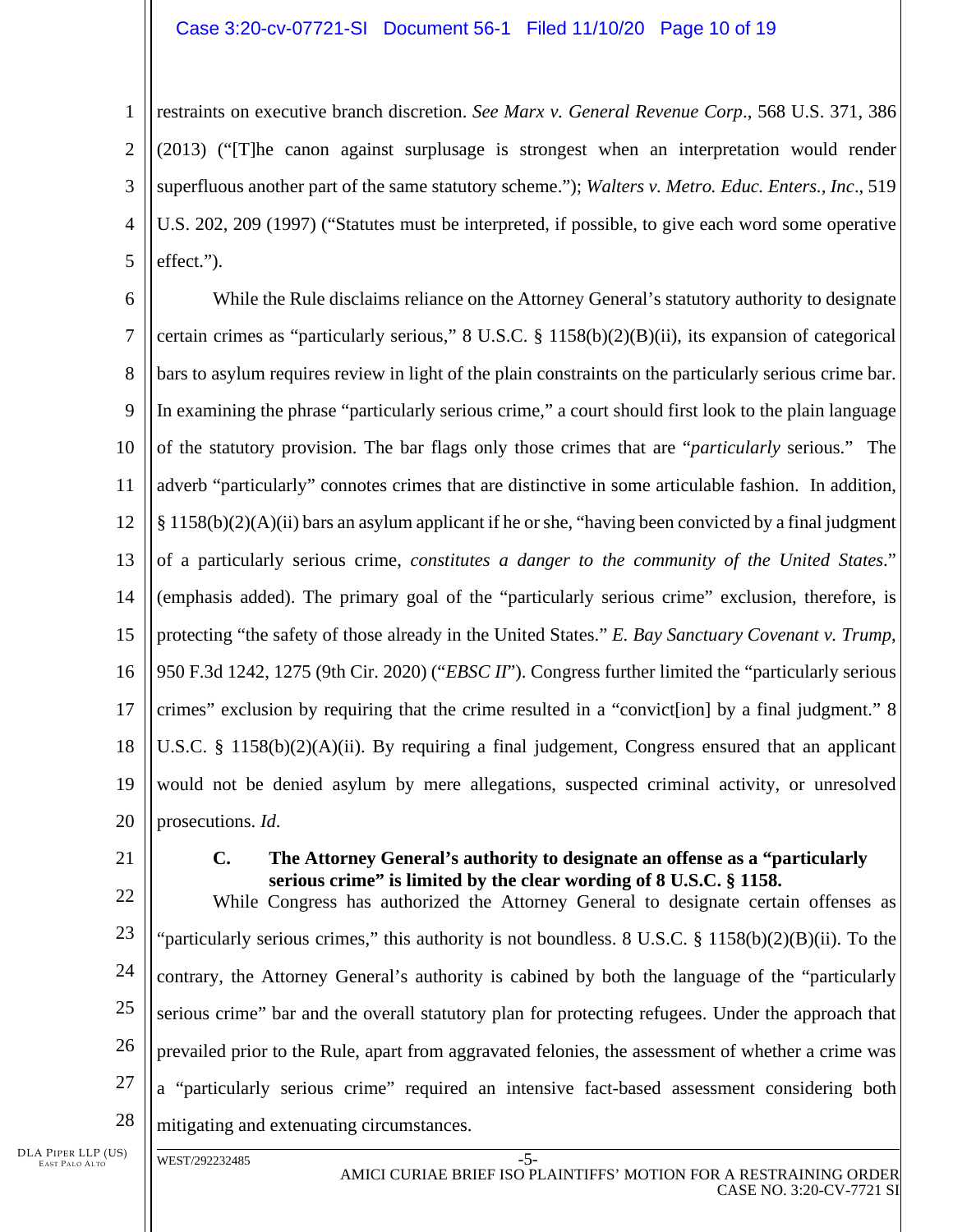#### Case 3:20-cv-07721-SI Document 56-1 Filed 11/10/20 Page 11 of 19

 $\mathcal{L}$ 3 4 5 6 7 8 This fact-based analysis considered, among other things, the nature of the offense, the criminal sentence imposed, and whether the offense itself indicates that the person is likely to be a danger to the community. *See Matter of Frentescu*, 18 I. & N. Dec. 244, 247 (BIA 1982), *superseded on other grounds by statute*, Immigration Act of 1990, Pub. L. No. 101-649, 104 Stat. 4978, *as recognized in Matter of N-A-M-*, 24 I. & N. Dec. 336, 339 (BIA 2007); *McMullen v. INS*, 788 F.2d 591, 596 (9th Cir. 1986) (noting that "a balancing approach including consideration of the offense's 'proportionality' to its objective and its degree of atrocity makes good sense"), *overruled on other grounds by Barapind v. Enomoto*, 400 F.3d 744 (9th Cir. 2000).

9 10 11 12 13 14 15 16 17 18 19 It is true that Congress has enacted one categorical rule—the *per se* inclusion of aggravated felonies as particularly serious crimes under  $8 \text{ U.S.C.} \$  $\frac{8 \text{ 1158(b)(2)(B)(i)} }{2 \text{ (B)(i)} }$  and has authorized the Attorney General to designate other crimes as particularly serious crimes,  $\S 1158(b)(2)(B)(ii)$ . These provisions are already in tension with international refugee protections. The Rule, however, severely exacerbates those tensions without a clear delegation from Congress, especially because it disclaims reliance on the Attorney General's designation authority under  $\S 1158(b)(2)(B)(ii)$ , and instead rests solely on the Attorney General's authority to enact limits on asylum that are "consistent" with the asylum provision. § 1158(b)(2)(C). Contrary to the Departments' justification, consistency with § 1158 requires some limits on designation of offenses that categorically bar asylum. The Attorney General cannot effectively repeal that asylum system by rewriting the exclusionary bars via executive fiat.

20

# **II. The Rule Exceeds the Departments' Discretionary Authority for Denying Asylum.**

21 22 23 24 25 26 "Federal courts are the final authority on issues of statutory construction and must reject administrative constructions which are contrary to clear congressional intent." *EBSC II*, 950 F.3d at 1272 (internal citation omitted). The Rule applies constructions contrary to clear congressional intent—prohibiting asylum for broad categories of minor criminal convictions and even merely suspected conduct. This broad proposal is inconsistent with Congress's intent to exclude only asylum seekers who pose a threat to society.

- 27 28
- DLA PIPER LLP (US)

EAST PALO ALTO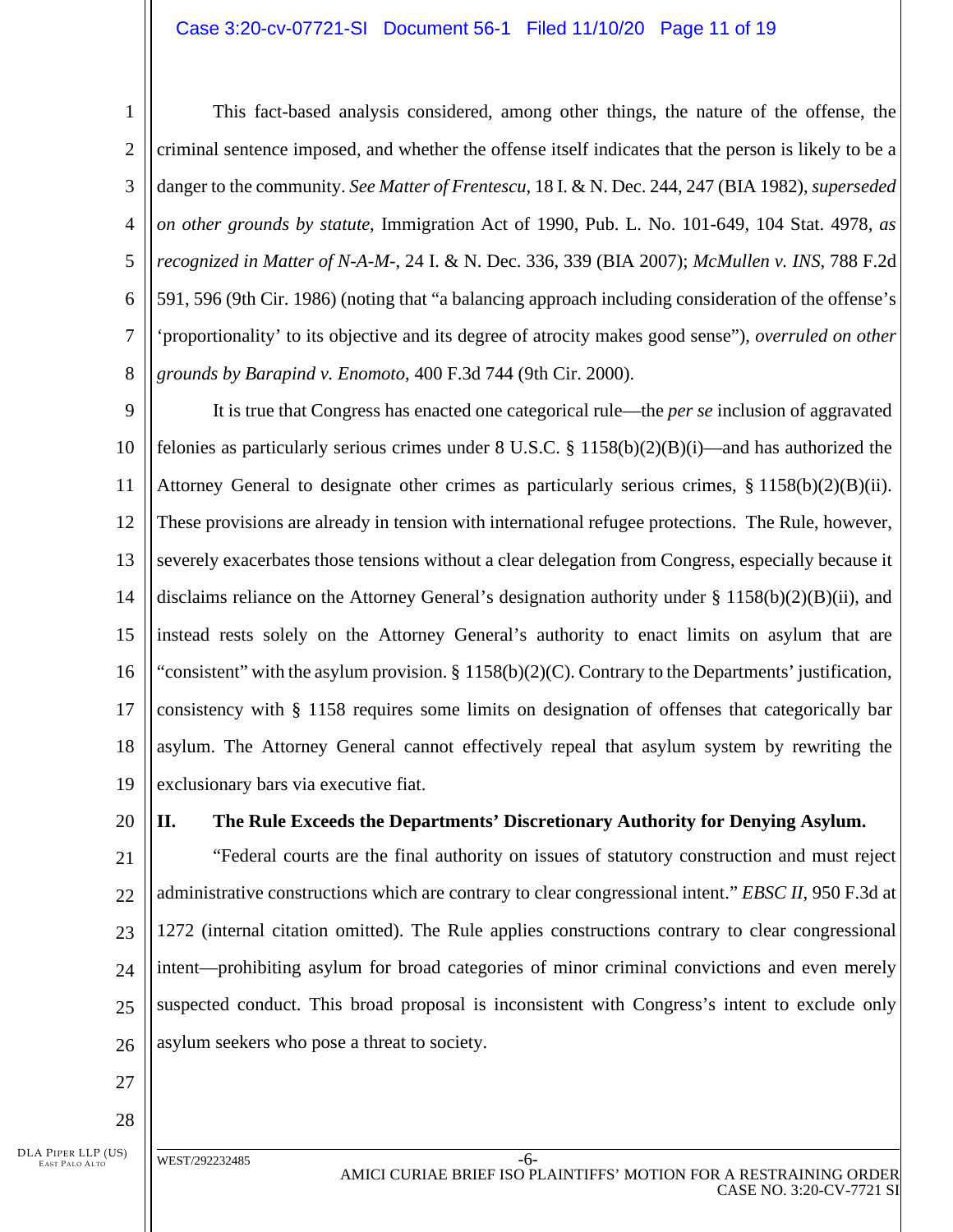2 3

4

5

6

7

8

9

10

11

12

13

15

16

17

18

19

20

21

22

23

24

25

26

27

1

## **A. The Rule creates sweeping bars that go beyond the scope of the limited categorical bars incorporated into § 1158.**

To promulgate the new categorical asylum bars, the Rule invokes the authority of § 1158(b)(2)(B)(ii) which allows the Attorney General to "establish additional limitations and conditions, consistent with this section, under which [a noncitizen] shall be ineligible for asylum." 84 Fed. Reg. at 69643–44. However, the Attorney General's authority to establish limits "consistent with" § 1158 does not permit an unbounded expansion of categorical bars.

The "words 'consistent with'" in § 1158(b)(2)(C) "limit[ ] the scope of that authority." *E. Bay Sanctuary Covenant v. Barr*, 964 F.3d 832, 848 (9th Cir. 2020) ("*EBSC III*"). In fact, "Congress went out of its way to insert the 'consistent with' language," underscoring "the importance Congress attached to the constraints on the Attorney General's discretion to prescribe criteria for asylum eligibility." *Id*. at 849. Any "additional limitations and conditions under § 1158(b)(2)(C) must be consistent with the core principle of" § 1158(b)'s statutory eligibility bars—barring only people "who pose a threat to society." *Id.* at 848.

14

# **B. The Department's Rule is not consistent with § 1158.**

The core statutory principle, consistent with underlying treaty obligations, is to exclude people "who pose a threat to society." *EBSC III*, 964 F.3d at 848. The new bars do not comport with this objective and will exclude a much broader population. The Rule adds minor offenses to the list of categorical bars—each falls well below the threshold of posing a threat to society.

The Departments attempt to add seven new categories of barred conduct. Each category falls short of the serious crime threshold. For example, the Rule would exclude people from asylum based on domestic criminal convictions (or allegations) that do not meet the threshold Congress adopted "to conform . . . our asylum law to the United Nations Protocol to which the United States [is] bound," *INS v. Cardoza-Fonseca*, 480 U.S. 421, 432 (1987); and that Congress explicitly imbued "with the force of law when it enacted the Refugee Act." *R-S-C v. Sessions*, 869 F.3d 1176, 1178 (10th Cir. 2017). The other categories similarly expand in scope to sweep in lesser offenses.

By including minor offenses, Defendants render the language of  $\S$  1158(b)(2)(A)(ii) superfluous by adding minor offenses that do not match the nature or impact of a "particularly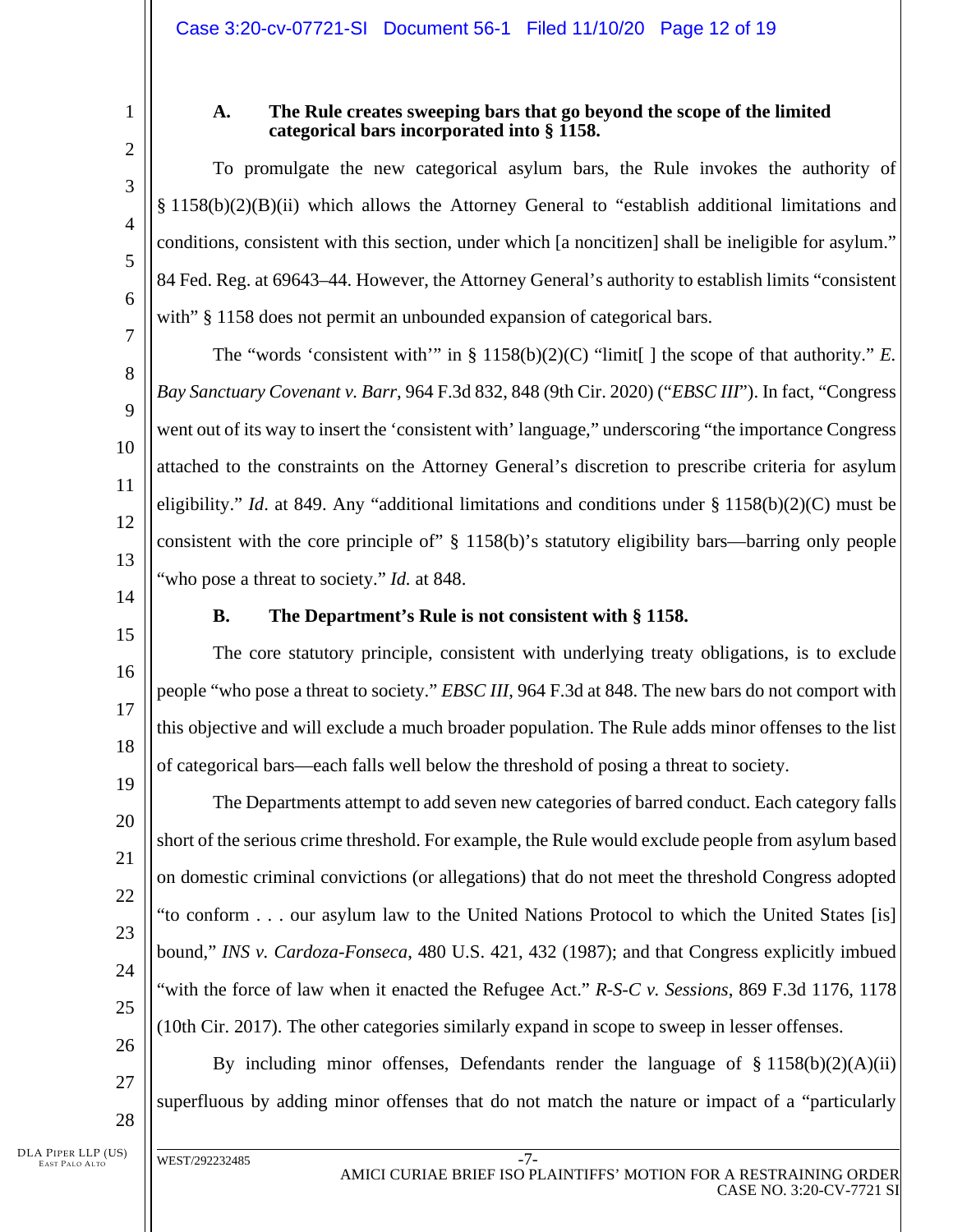#### Case 3:20-cv-07721-SI Document 56-1 Filed 11/10/20 Page 13 of 19

1  $\mathcal{D}_{\mathcal{L}}$ 3 4 5 6 7 8 9 serious crime." While Defendants purport to rely on the Attorney General's authority to enact rules that are "consistent with" § 1158, the new rule improperly circumvents the bounds of the particularly serious crime bar of § 1158(b)(2)(A)(ii). Moreover, Congress expressly states that the particularly serious crime bar applies only where the person (i) is "convicted by final judgment" (ii) of a "*particularly* serious crime" and (iii) "constitutes a danger to the community of the United States." § 1158(b)(2)(A)(ii). The Rule's new bars involve crimes that are not serious, let alone *particularly*  serious; they are largely unrelated to whether the asylum-seeker poses a danger to the community; and some of them apply even absent a conviction. Because the Rule's new bars fall far short of the serious crime threshold, they are not consistent with the statute and are unlawful.

10 11 12 13 14 15 16 17 18 19 The burden here is on the Departments. This Court is meant to construe these issues giving the benefit of the doubt to asylum seekers—not the government. Authority holds that if the Court has any doubts, it should construe § 1158(b) "with lenience toward migrants," both to "avoid infringing" on our international commitments not to return people to persecution, *EBSC II*, 950 F.3d at 1275, and to respect the "longstanding principle of construing any lingering ambiguities in deportation statutes in favor of" noncitizens. *Cardoza-Fonseca*, 480 U.S. at 449. This is not a minor point. The Departments intend to broaden their ability to administratively prevent asylum seekers from coming into the United States. But the law is clear that courts should look skeptically at any such effort: our principles of interpretation call for resolving uncertainties in favor of the asylum seeker. The Departments are not owed deference on this point of interpretation.

20

21

22

23

24

25

26

27

#### **C. Without substantial justification, the Departments' Rule radically departs from the fact-intensive analysis required under many areas of § 1158.**

The Rule seeks to establish several new categorical bars to asylum eligibility, regardless of the nature and circumstances of the crime or the punishment imposed. These new bars are not consistent with the INA's asylum provisions because they: (i) involve offenses (or alleged conduct) far less serious than Congress deemed necessary to deny asylum eligibility, and, (ii) allow people to be barred from asylum eligibility based on mere accusation or suspicion of misconduct.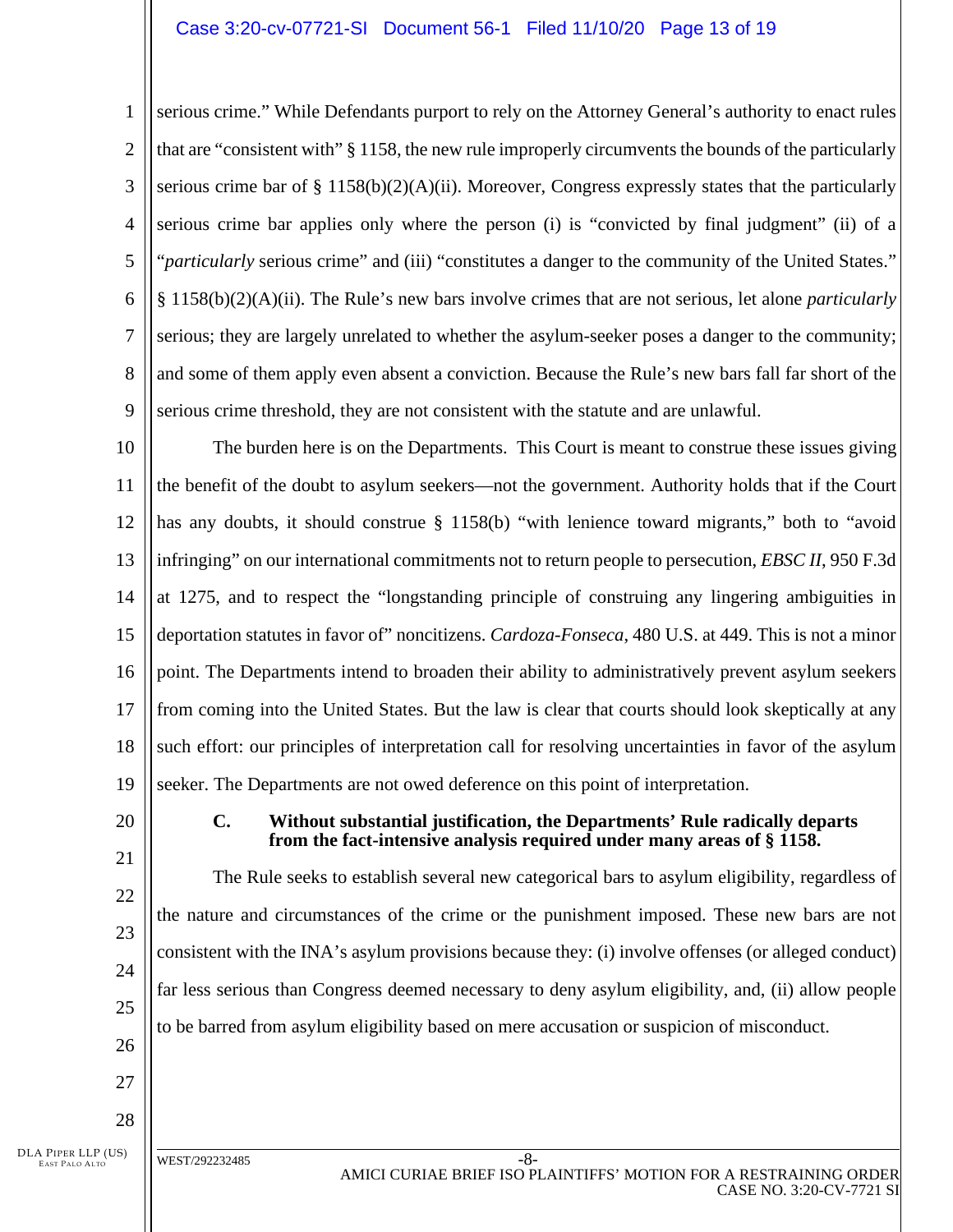#### Case 3:20-cv-07721-SI Document 56-1 Filed 11/10/20 Page 14 of 19

1 2

3

4

5

# **III. Each of the Department's Categorical Exclusions are Inconsistent with 8 U.S.C. § 1158.**

The Rule's categorical bars are fatally flawed—each is ambiguous, imprecise, and conflicts with the limited scope of categorical asylum bars as set forth by Congress.

**A. The inclusion of immigration offenses falls well outside the limited scope of categorical asylum bars authorized by Congress.** 

6 7 8 9 The Rule would bar asylum seekers "convicted of an offense arising under INA  $274(a)(1)(A)$ or (a)(2) or INA 276 (8 U.S.C. 1324(a)(1)(A) or (a)(2) or 1326)." 85 Fed. Reg. at 67202. By sweeping in all offenses under §§ 1324 and 1326 while ignoring the exceptions explicitly crafted by Congress, the Rule impermissibly enlarges the scope of asylum bars.

10 11 12 13 14 15 16 17 18 19 Section 1324 describes criminal penalties for "[b]ringing in and harboring" certain noncitizens who are not authorized to enter the United States. By invoking § 1324, the Rule would apply to an asylum-seeker who brought a spouse, child, or parent with them when entering the country. This categorical bar ignores that such an offense can be "motivated by love, charity, or kindness, or by religious principles." *In re L-S-*, 22 I. & N. Dec. 645, 655 (BIA 1999). Moreover, it directly contravenes Congress's intent that a violation of  $\S 1324(a)(1)(A)$  or  $(a)(2)$  is not to be treated as an aggravated felony if the noncitizen "committed the offense for the purpose of assisting, abetting, or aiding only the [noncitizen's] spouse, child, or parent (and no other individual) to violate a provision of this chapter." 8 U.S.C. § 1101(a)(43)(N). The Rule, as drafted, makes no such exception for the asylum-seeker accompanying a spouse, child, or parent.

20 21 22 23 24 25 26 27 8 U.S.C. § 1326(a) describes criminal penalties for reentry of certain removed noncitizens. Including a violation of §1326 as a categorical asylum bar, however, is "inconsistent with the INA" because it "categorically [denies] refugees an opportunity to seek asylum only because of their method of entry." *See EBSC II*, 950 F.3d at 1276; 8 U.S.C. § 1158(a)(1). Congress determined that a § 1326 violation is treated as an aggravated felony *only* when "committed by [a noncitizen] who was previously deported on the basis of a conviction" for another aggravated felony. 8 U.S.C. § 1101(a)(43)(O). Congress plainly did not intend for every conviction under § 1326 to bar an asylum claim.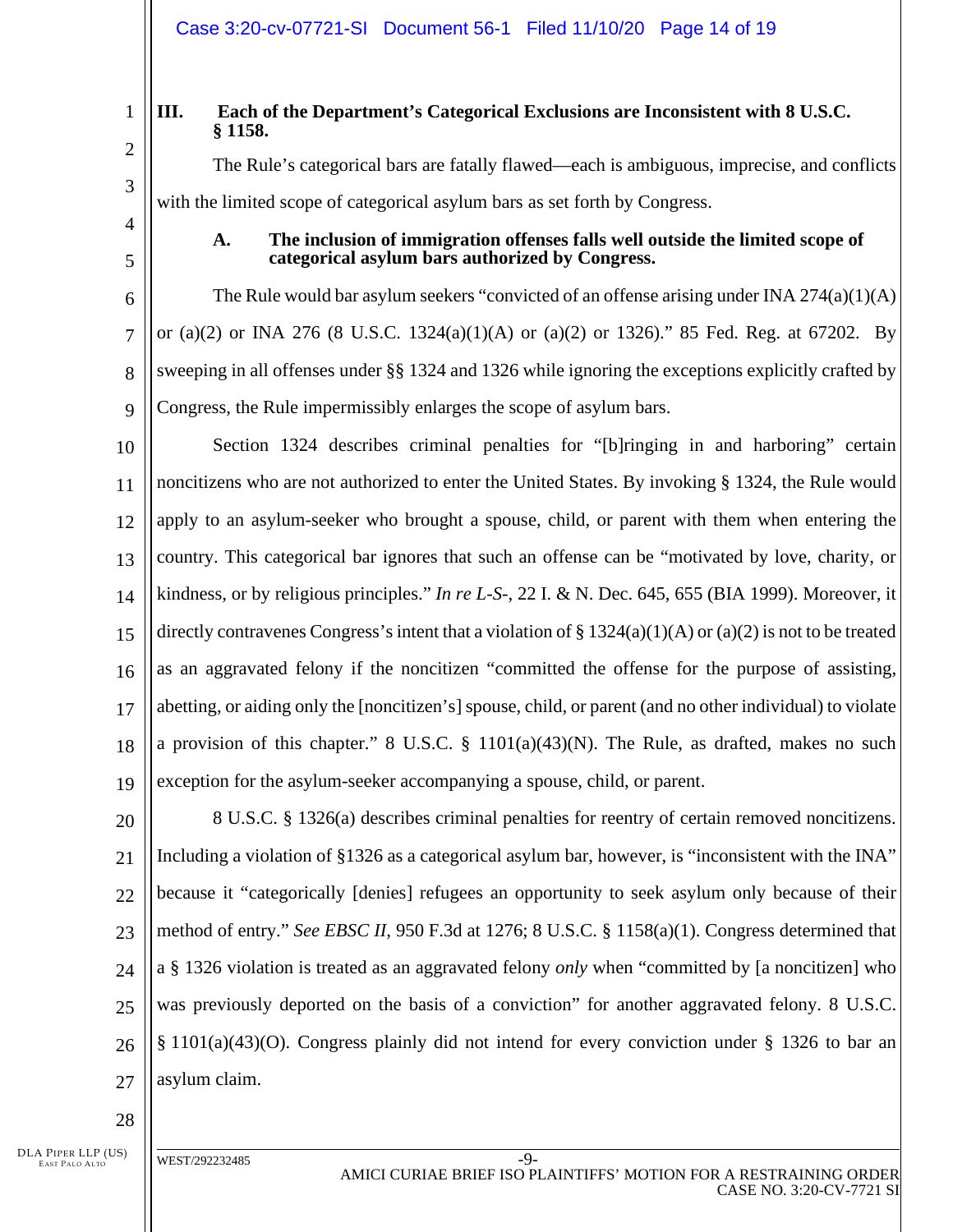4

5

6

7

8

9

10

11

12

13

14

15

16

17

1

## **B. The categorical inclusion of "any felony" exceeds the parameters set by Congress.**

The Rule bars asylum for conviction of "any felony under Federal, State, tribal, or local law." 85 Fed. Reg. at 67258. "Any felony" is further defined to mean any crime "defined as a felony by the relevant jurisdiction" or "punishable by more than one year of imprisonment." *Id*. at 67260. Congress, however, has already determined that only certain felonies constitute a bar to asylum particularly serious crimes, including aggravated felonies and those that constitute a danger to the community or security of the country.  $8 \text{ U.S.C.} \$ § 1158(b)(2)(A)(i)-(vi); (b)(2)(B)(i).

Many felonies do not rise to this level. *EBSC II*, 950 F.3d at 1276. There are numerous examples of such felonies that would serve as an asylum bar under the Rule. See D.I. 21-2 (Pl. Mem. Of Points and Authorities) at 7-8. For example, being convicted of defacing a school building in Arizona, selling alcohol in Maryland to a visibly intoxicated person, or driving with a suspended license would result in an asylum bar. *Id.* Equally problematic are state laws that categorize simple drug possession or use as a felony. *Id*. at 8. Congress has already determined that drug possession or use does not rise to the level of an aggravated felony. 8 U.S.C. § 1101(a)(43)(B). None of these types of crimes approach the requisite level of seriousness to result in a categorical asylum bar. Conviction of "any felony" as a categorical asylum bar conflicts with Congress's intent to limit the asylum bar to conviction of only specified serious crimes.

18

19

#### **C. The inclusion of new misdemeanors and DUI offenses contravenes the statutory scheme.**

20 21 22 23 24 25 26 27 The Rule categorically bars asylum for a conviction of "any misdemeanor under Federal, State, tribal, or local law" if the misdemeanor conviction involves (i) possession or use of a false identification document; (ii) receipt of federal public benefits without lawful authority; or (iii) possession or trafficking of a controlled substance or paraphernalia, other than a single offense involving possession for one's own use of a small amount of marijuana. 85 Fed. Reg. at 67260. Further, the Rule bars asylum for certain DUI offenses including driving while intoxicated or impaired by alcohol or drugs, whether misdemeanor or felony, that either (i) "was a cause of serious bodily injury or death of another person" or (ii) was "a second or subsequent offense." *Id*.

<sup>2</sup> 3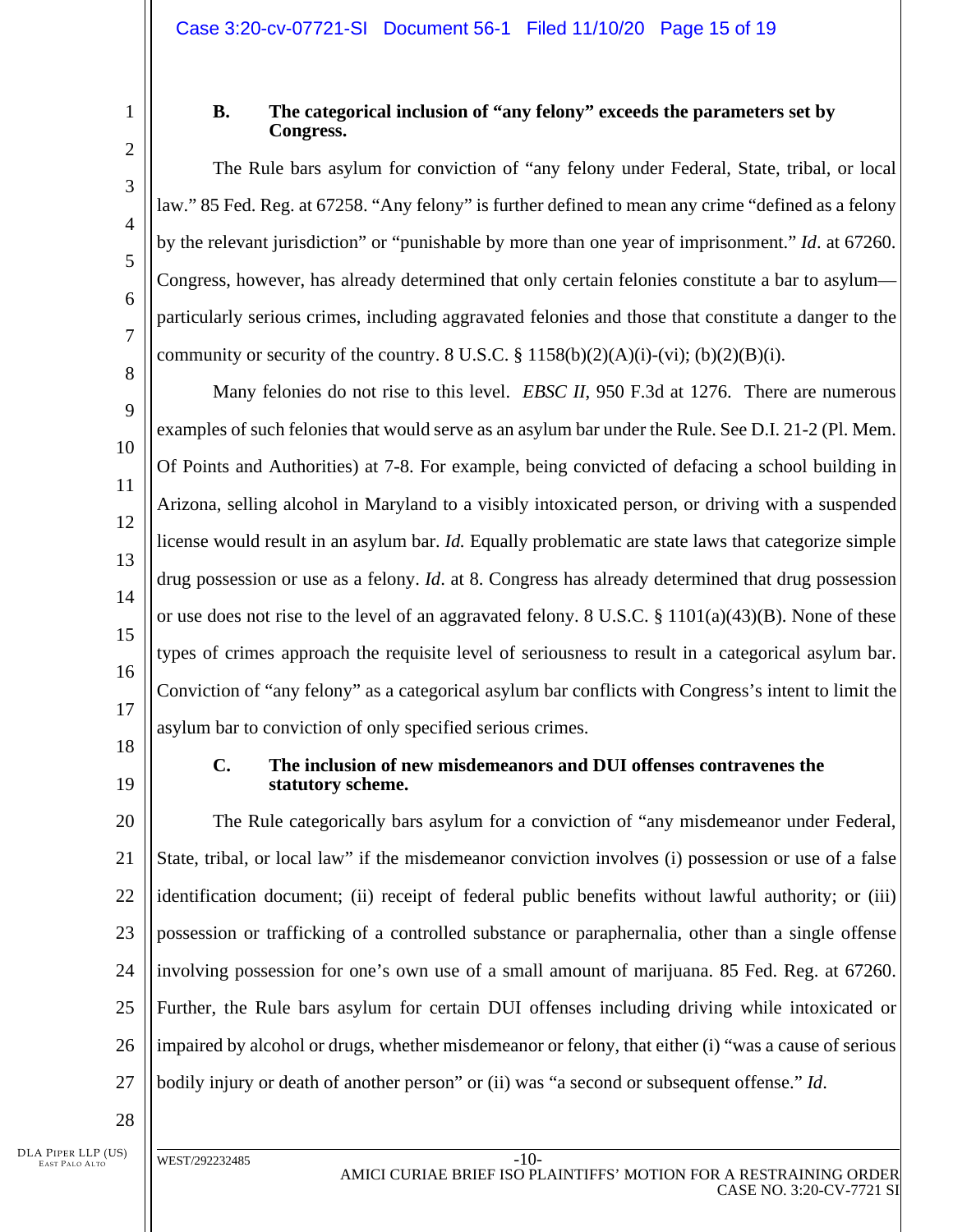3 4 6 7 Congress specifically delineated conviction of certain particularly serious crimes, such as aggravated felonies, as a categorical asylum bar. § 1158 (b)(2)(A)(i)-(iv). If Congress intended to include misdemeanors in this list, it could have done so. The Rule ignores Congress's intent and impermissibly broadens the types of criminal offenses that would bar an asylum claim. Instead of particularly serious crimes, the asylum bar would be triggered by such acts as a second misdemeanor conviction for marijuana possession, receipt of public benefits without lawful authority, a conviction for possessing drug paraphernalia, or a second DUI misdemeanor.

8 9

10

11

12

13

14

15

16

17

18

1

 $\mathcal{D}_{\mathcal{L}}$ 

5

# **D. The inclusion of family related offenses falls well outside the limited Congressional categorical bars.**

The Rule also enumerates certain family-related offenses that trigger asylum ineligibility. This includes conviction of any crime that involves "child neglect," "child abandonment," or "that involves conduct amounting to a domestic assault or battery offense." 85 Fed. Reg. at 67259–60. As above, these provisions are overbroad and include offenses that do not approach the "particularly serious" level Congress deemed necessary to deny asylum eligibility. Even more problematic, however, is the Rule's categorical bar related to domestic battery or extreme cruelty: it "does not necessarily require a criminal conviction or criminal conduct." 85 Fed. Reg. at 67256 n.44. Instead, the adjudicator merely must have "reason to believe" that the noncitizen engaged in such behavior. *Id.* at 67260. This "reason to believe" standard conflicts with Congress's approach, which requires a final conviction. *See* 8 U.S.C. § 1158(b)(2)(A)(ii), (b)(2)(B)(i).

- 19
- 20

# **E. The inclusion of suspected gang offenses exceeds the scope of the limited Congressional categorical bars.**

21 22 23 24 25 26 27 28 The Rule bars an asylum claim of a noncitizen convicted of any Federal, State, tribal, or local crime that the adjudicator "knows or has reason to believe was committed in support, promotion, or furtherance of the activity of a criminal street gang as that term is defined" in federal, state, or local law. 85 Fed. Reg. at 67259. This provision is overly broad, encompassing "any" crime whether misdemeanor or felony, and relies on the impermissibly vague "reason to believe" standard. The Rule ignores Congress's explicit determination of the types of crimes that constitute a categorical asylum ban: particularly serious crimes including aggravated felonies. A noncitizen convicted of a misdemeanor vandalism offense could be ineligible for asylum if it was determined

DLA PIPER LLP (US) EAST PALO ALTO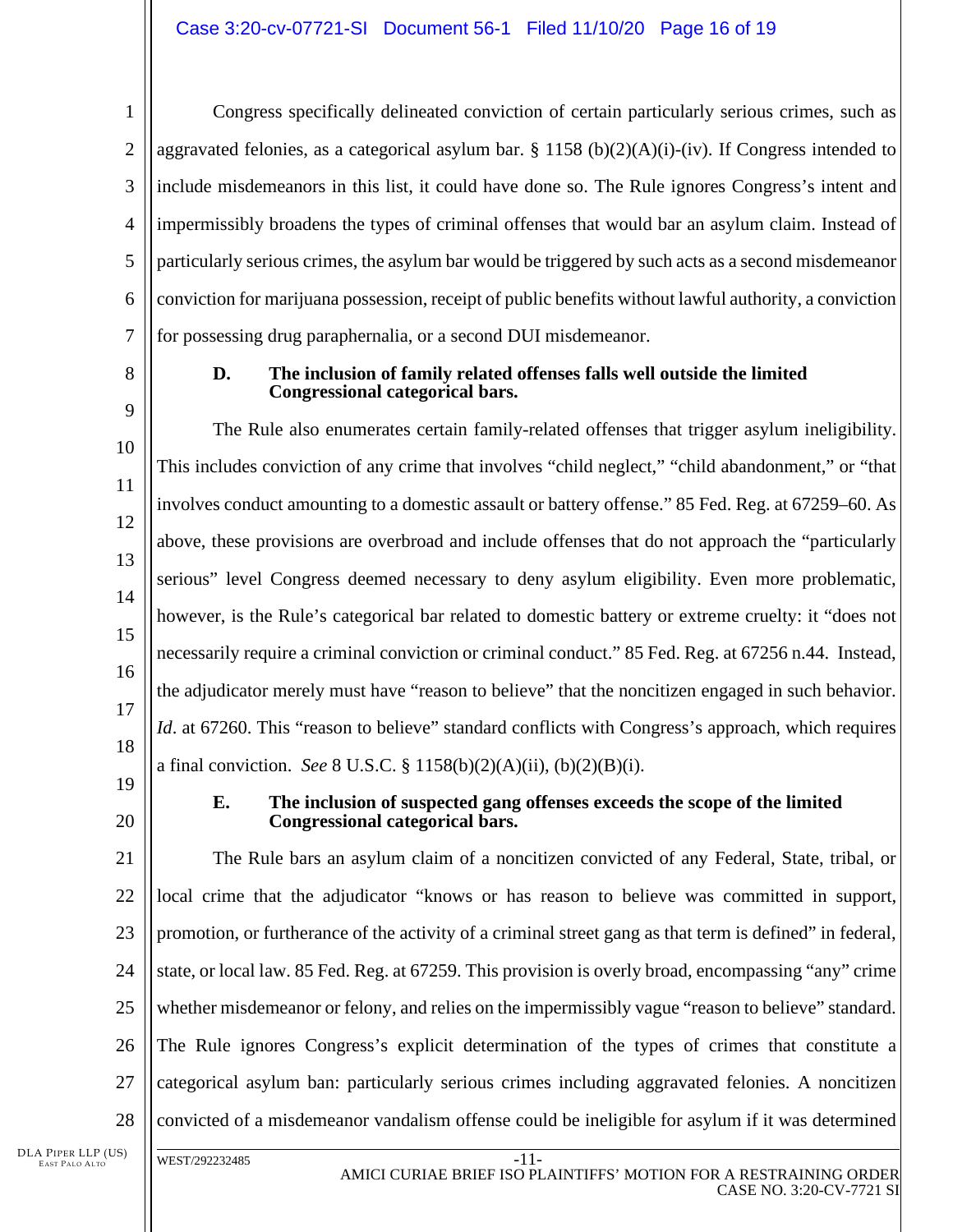1  $\mathcal{D}_{\mathcal{L}}$ that the vandalism promoted a street gang. The noncitizen would not even need to be a member of a criminal street gang for the ineligibility bar to apply.

3

4

# **IV. The Rule's Shifting of the Burden of Proof to the Asylum Applicant Is Inconsistent with the Asylum Protections of the INA.**

5 6 7 8 9 10 11 12 13 14 15 16 In addition to the new categorical bars to asylum, the Rule adds another hurdle—allowing vacated and/or modified convictions to be the basis for ineligibility. This obstacle is premised on the presumption that a criminal conviction remains effective (and thus triggers the asylum bars) despite any vacatur, expungement, or modification, if (i) the vacatur or modification order was entered after the removal proceedings began, or (ii) the applicant moved for the modification order more than a year after conviction or sentencing. 85 Fed. Reg. at 67259-60. Under the Rule, this holds true even if the modification was made to cure constitutional or legal defects. *Id*. In fact, the Rule *presumes* that a state court order is a nullity if it vacates a conviction *expressly because the conviction was unconstitutional*. *Id*. The effect of this arbitrary and damaging presumption is a burden shift to the asylum seeker who now must establish that any vacatur or modification to the underlying criminal conviction or sentence was not made for rehabilitative or "immigration purposes." 85 Fed. Reg. at 67259-60.

17 18 19 20 21 22 23 24 These presumptions violate due process and are inconsistent with the INA and wellgrounded decisions from the BIA. *See, e.g., Alim v. Gonzales*, 446 F.3d 1239, 1249 (11th Cir. 2006) (explaining that treating a vacated unconstitutional conviction as valid is "so foreign, so antithetical, to the long-standing principles underlying our criminal justice system and our notions of due process that we would expect Congress to have spoken very clearly if it intended to effect such results"); *Ramirez-Castro v. INS*, 287 F.3d 1172, 1774 (9th Cir. 2002) (confirming that when vacatur occurs because there was a legal defect in the underlying criminal proceeding, then there is no longer a conviction for purposes of the INA).

25 26 27 28 The Rule also delegates authority to decisionmakers in Immigration Court that Congress never contemplated—empowering asylum adjudicators to consider evidence beyond the court order and/or record to determine the state judge's purpose with the vacatur or modification. 85 Fed. Reg. at 67260. This effectively grants permission to asylum adjudicators to second-guess state court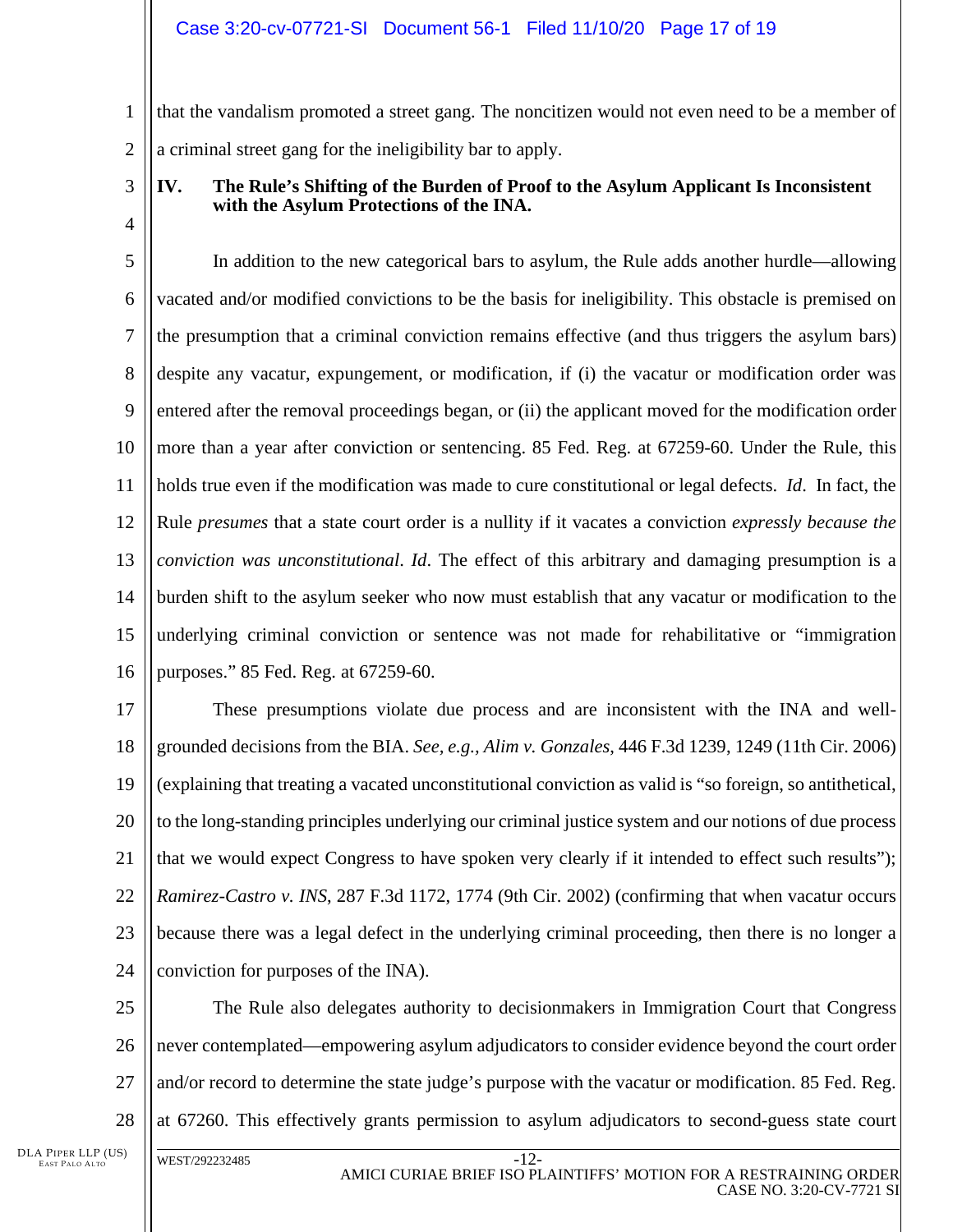# Case 3:20-cv-07721-SI Document 56-1 Filed 11/10/20 Page 18 of 19

| $\mathbf{1}$                         | decisions and the underlying bases for those decisions, even when those decisions are based on         |  |
|--------------------------------------|--------------------------------------------------------------------------------------------------------|--|
| $\overline{2}$                       | constitutional grounds. Imposing an arbitrary time limit on vacatur and shifting the burden of proof   |  |
| 3                                    | to the asylum applicant guarantees that despite a conviction's legal or constitutional infirmity, some |  |
| $\overline{4}$                       | such convictions will still bar the applicant's eligibility, in violation of § 1158's protective plan. |  |
| 5                                    | <b>CONCLUSION</b><br>V.                                                                                |  |
| 6                                    | For the reasons stated herein, this Court should grant Plaintiffs' Motion.                             |  |
| $\overline{7}$                       | /s/Susan M. Krumplitsch                                                                                |  |
| 8                                    | Susan M. Krumplitsch (Cal. Bar # 241016)<br>DLA Piper LLP (US)                                         |  |
| 9                                    | 2000 University Avenue<br>East Palo Alto, California 94303                                             |  |
| 10                                   | $T: (650) 833-2000$                                                                                    |  |
| 11                                   | $F: (650) 687-1230$<br>susan.krumplitsch@us.dlapiper.com                                               |  |
| 12                                   |                                                                                                        |  |
| 13                                   | -and-                                                                                                  |  |
| 14                                   | Ellen Scordino ( <i>pro hac vice</i> to be filed)                                                      |  |
| 15                                   | DLA Piper LLP (US)<br>33 Arch Street, 26th Floor                                                       |  |
|                                      | Boston, MA 02110-1447                                                                                  |  |
| 16                                   | $T: (617)$ 406-6085<br>$F: (617) 406-6195$                                                             |  |
| 17                                   | ellen.scordino@us.dlapiper.com                                                                         |  |
| 18                                   | -and-                                                                                                  |  |
| 19                                   | Cameron A. Fine (pro hac vice to be filed)                                                             |  |
| 20                                   | DLA Piper LLP (US)<br>2525 East Camelback Road, Suite 1000                                             |  |
| 21                                   | Phoenix, AZ 85016-4232                                                                                 |  |
| 22                                   | -and-                                                                                                  |  |
| 23                                   | Ellen Scordino (pro hac vice to be filed)<br>DLA Piper LLP (US)                                        |  |
| 24                                   | 33 Arch Street, 26th Floor                                                                             |  |
| 25                                   | Boston, MA 02110-1447<br>$T: (617)$ 406-6085                                                           |  |
| 26                                   | $F: (617) 406-6195$<br>ellen.scordino@us.dlapiper.com                                                  |  |
| 27                                   |                                                                                                        |  |
| 28                                   | -and-                                                                                                  |  |
| DLA PIPER LLP (US)<br>EAST PALO ALTO | $-13-$<br>WEST/292232485<br>AMICI CURIAE BRIEF ISO PLAINTIFFS' MOTION FOR A RESTRAINING ORDER          |  |
|                                      | CASE NO. 3:20-CV-7721 SI                                                                               |  |